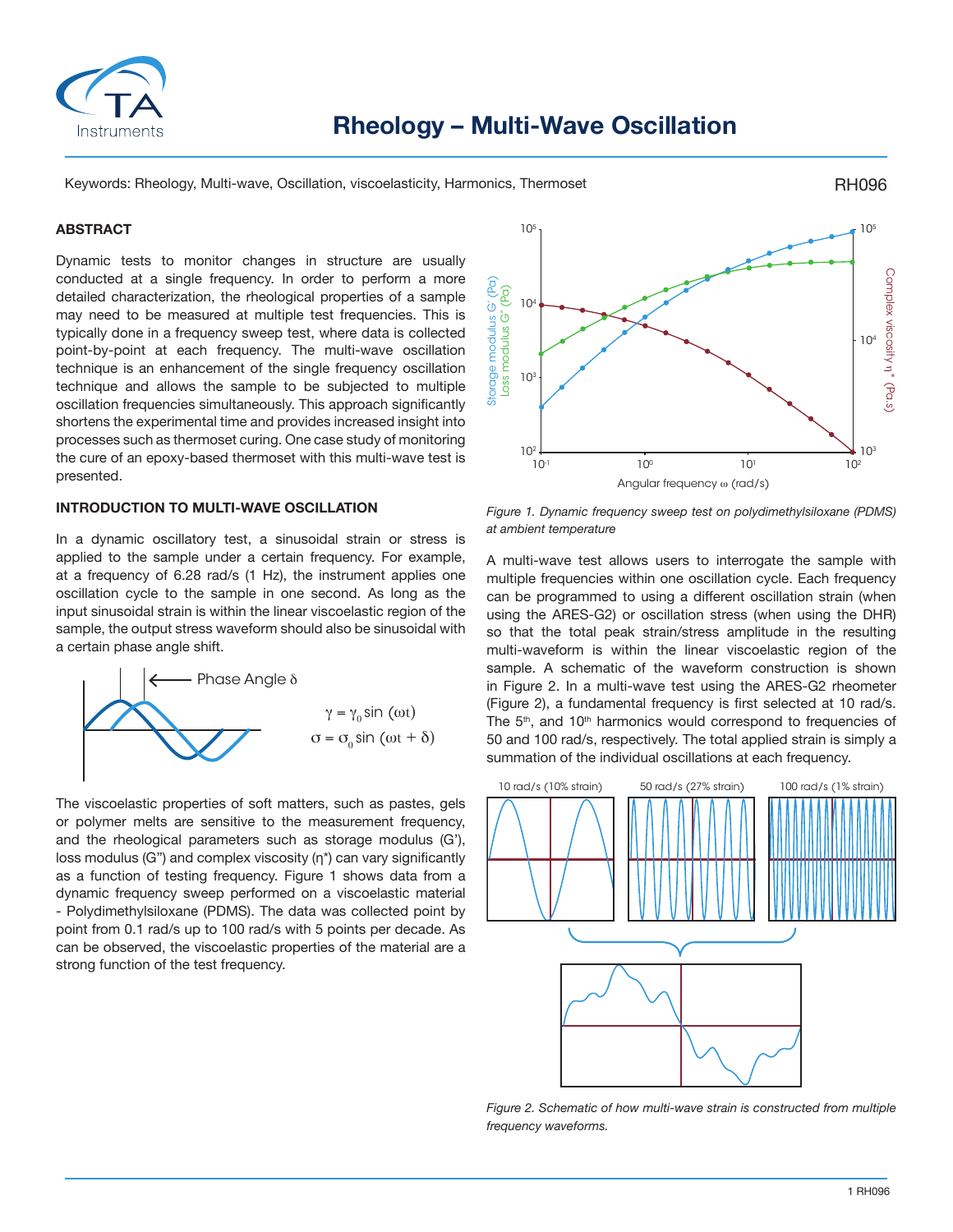Figure 3 demonstrates how to use TRIOS software to set up a single multi-wave oscillation test on PDMS using the ARES-G2 rheometer. The fundamental frequency is set at 0.5 rad/s with 5% strain. Higher harmonics are selected at 2<sup>nd</sup>, 4<sup>th</sup>, 8<sup>th</sup>, 10<sup>th</sup>, 16<sup>th</sup>, 32<sup>nd</sup>, 64<sup>th</sup>, 100<sup>th</sup>, which correlates to frequencies at 1 rad/s, 2 rad/s, 4 rad/s, 5 rad/s, 8 rad/s, 16 rad/s, 32 rad/s and 50 rad/s, respectively. Lower strain amplitudes are used at higher harmonic frequencies to ensure the final strain stays within the linear region of the sample. Further, when using the ARES-G2, the TRIOS software also allows users to apply a phase offset to the higher harmonics. This helps in maintaining the total strain of the combined multi-wave within the linear region and in easier deconvolution of the data by separating the peak amplitude at different harmonics. The peak strain programmed in this test is at 9.5%. The total measurement time is controlled by the fundamental frequency, which is 0.5 rad/s.

 $\widehat{(\wedge)}$  1: Oscillation Multiwave

| Temperature<br>Soak time                 | 25<br>120.0   | °C<br>$\mathbf{s}$ | Inherit set point<br>Wait for temperature |  |
|------------------------------------------|---------------|--------------------|-------------------------------------------|--|
| <b>Test Parameters</b>                   |               |                    |                                           |  |
| Angular frequency                        | 0.5           | rad/s              |                                           |  |
|                                          | % Strain<br>Ÿ |                    | <b>Phase Offset</b>                       |  |
| Fundamental                              | 5.0           | $\frac{1}{2}$      | ö<br>0.0                                  |  |
| 2nd Harmonic                             | 2.0           | $\%$               | ٠<br>0.0                                  |  |
| 3rd Harmonic                             | 1.0           | $\%$               | ۰<br>0.0                                  |  |
| $\sqrt{4th}$ Harmonic                    | 2.0           | $\%$               | ۰<br>0.0                                  |  |
| 5th Harmonic                             | 1.0           | $\%$               | ò.<br>0.0                                 |  |
| 6th Harmonic                             | 1.0           | %                  | ò<br>0.0                                  |  |
| 7th Harmonic                             | 1.0           | $\%$               | ÷<br>0.0                                  |  |
| 8th Harmonic                             | 1.0           | $\frac{9}{6}$      | ۰<br>0.0                                  |  |
| 9th Harmonic                             | 1.0           | %                  | ۰<br>0.0                                  |  |
| 10th Harmonic<br>√                       | 1.0           | $\frac{9}{4}$      | ۰<br>0.0                                  |  |
| 16th Harmonic<br>$\checkmark$            | 1.0           | %                  | ۰<br>0.0                                  |  |
| 32nd Harmonic<br>$\overline{\checkmark}$ | 1.0           | $\%$               | ۰<br>0.0                                  |  |
| 64th Harmonic<br>✓                       | 1.0           | %                  | ۰<br>0.0                                  |  |
| 100th Harmonic<br>✓                      | 1.0           | %                  | ۰<br>0.0                                  |  |
| 128th Harmonic                           | 1.0           | %                  | ö<br>0.0                                  |  |
| 256th Harmonic                           | 1.0           | %                  | ö<br>0.0                                  |  |

*Figure 3. Demonstration of setting up a Multi-wave test using the ARES-G2 rheometer.*

The overlay of a PDMS frequency sweep test result and a multi-wave test result are shown in Figure 4. Both tests were conducted using a TA Instruments' ARES-G2 rheometer with TRIOS software. This overlay plot shows identical results between these two experimental tests. But the overall duration of the multiwave test is equivalent to a signal point test at the fundamental frequency of 0.5 rad/s. Multi-wave tests can be performed isothermally, or the temperature can be ramped up and down. The advantage of multi-wave test over the time sweep and temperature ramp is the fact that the evolution of a material, or the continuous temperature change, will affect all the frequencies in the same way. In other words, the frequency response is now representative the state of a material at a given time of temperature.



*Figure 4. the overlay of a frequency sweep and a multi-wave test result of PDMS. Experiments performed on ARES-G2*

Multi-wave oscillation is available on all TA Instruments' rheometers. The multi-wave test performed on an ARES-G2 is based on strain control, while on a DHR is based on a stress or torque control. The multi-wave feature on a DHR rheometer is built in all dynamic test procedures. For example, Figure 5 demonstrates a multi-wave test procedure build-in a dynamic time sweep. In this time sweep test, a fundamental frequency of 10 rad/s and oscillation torque of 100 µNm is setup in the main time sweep procedure. Then under data acquisition, multi-wave can be programmed as shown below. The numbers on the left represent the higher harmonic frequency multiplier factors, and the user entered numbers on the right are the multiplier factors of the oscillation torque at each frequency. Based on this test setup, the multi-wave test will be performed at 3 frequencies of 10, 50 and 100 rad/s at oscillation torque of 100<br>  $\frac{10^{9}}{10^{9}}$ <br>  $\frac{9}{10^{9}}$ <br>  $\frac{10^{9}}{10^{9}}$ <br>  $\frac{10^{9}}{10^{9}}$ <br>  $\frac{10^{9}}{10^{9}}$ <br>  $\frac{10^{9}}{10^{9}}$ <br>  $\frac{10^{9}}{10^{9}}$ <br>  $\frac{10^{9}}{10^{9}}$ <br>  $\frac{10^{9}}{10^{9}}$ <br>  $\frac{10^{9}}{10^{9}}$ <br>  $\frac{10^{9}}{10^{9}}$ <br>  $\frac{10^{9}}{10^{9}}$ <br>  $\$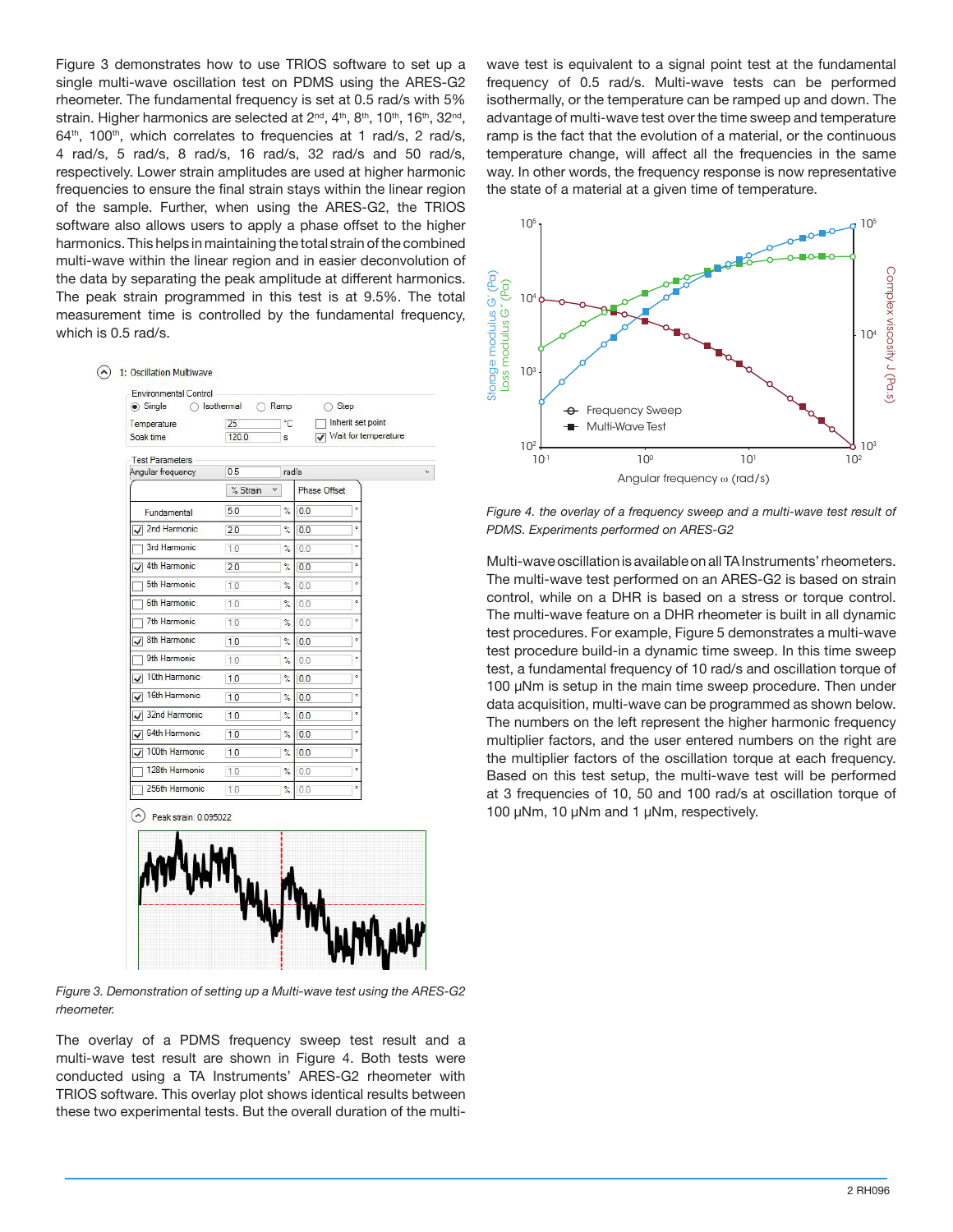

 $\ddot{\mathbf{v}}$ 

 $\check{\mathcal{A}}$ 

*Figure 5. Demonstration of setting up a multi-wave test using the Discovery HR-3 rheometer.*

# **APPLICATIONS OF MULTI-WAVE EXPERIMENT**

Rheology is one of the most commonly used techniques for studying thermoset curing. The polymerization and crosslinking process of a network formation can be divided into two stages separated by the "gelation point". The gel point is one of the most important characteristics of curing. One commonly accepted definition of the "gel point" is the time or temperature where G' and G" curves intercept and tan  $(\delta = 1)$  (example shown in Figure 6). In general, most rheology tests, including curing, are conducted using a single frequency such as 1 Hz. While this approach is suitable for practical purposes such as product qualification, it represents a simplistic view of the curing process but may not be applicable for all samples. For example, the initial sample structure in some prepreg samples results in  $G' > G''$  throughout the test. In such cases, a crossover point is not present throughout the entire test.



*Figure 6. Isothermal curing measurement of an epoxy at 80 °C. The measurement frequency was set at 1Hz. G crossover point is observed at 204 second.*

Winter et al. [1987. DOI: 10.1002/pen.760272209] have pointed out that using the G'/G" crossover point to describe the gel point of a polymer is only satisfied if stress relaxation in the critical gel follows a power law of G (t) =  $t^{-1/2}$ . In their paper, Winter introduced a more precise method to define the true gel point by identifying the intersection of the tan (δ) curves measured at different frequencies (example shows in Figure 7). Determining the true gel point of a thermoset in this manner typically requires multiple experiments at different oscillation frequencies. However, running multiple experiments requires preparing multiple samples and has the potential to introduce variation due to differences in sample loading and trimming techniques. In addition, this approach can also be time-consuming, especially for slow curing systems.



*Figure 7. Isothermal curing measurements of an epoxy at 80 °C and under 3 different frequencies. The gel point was observed at the crossover of tan* δ *curves.*

The rheological multi-wave test method provides an opportunity for obtaining the same information in a single experiment by simultaneously applying multiple frequencies. The multi-wave test method continuously tracks the material at multiple frequencies at each data point, making it ideal for studying the temporal